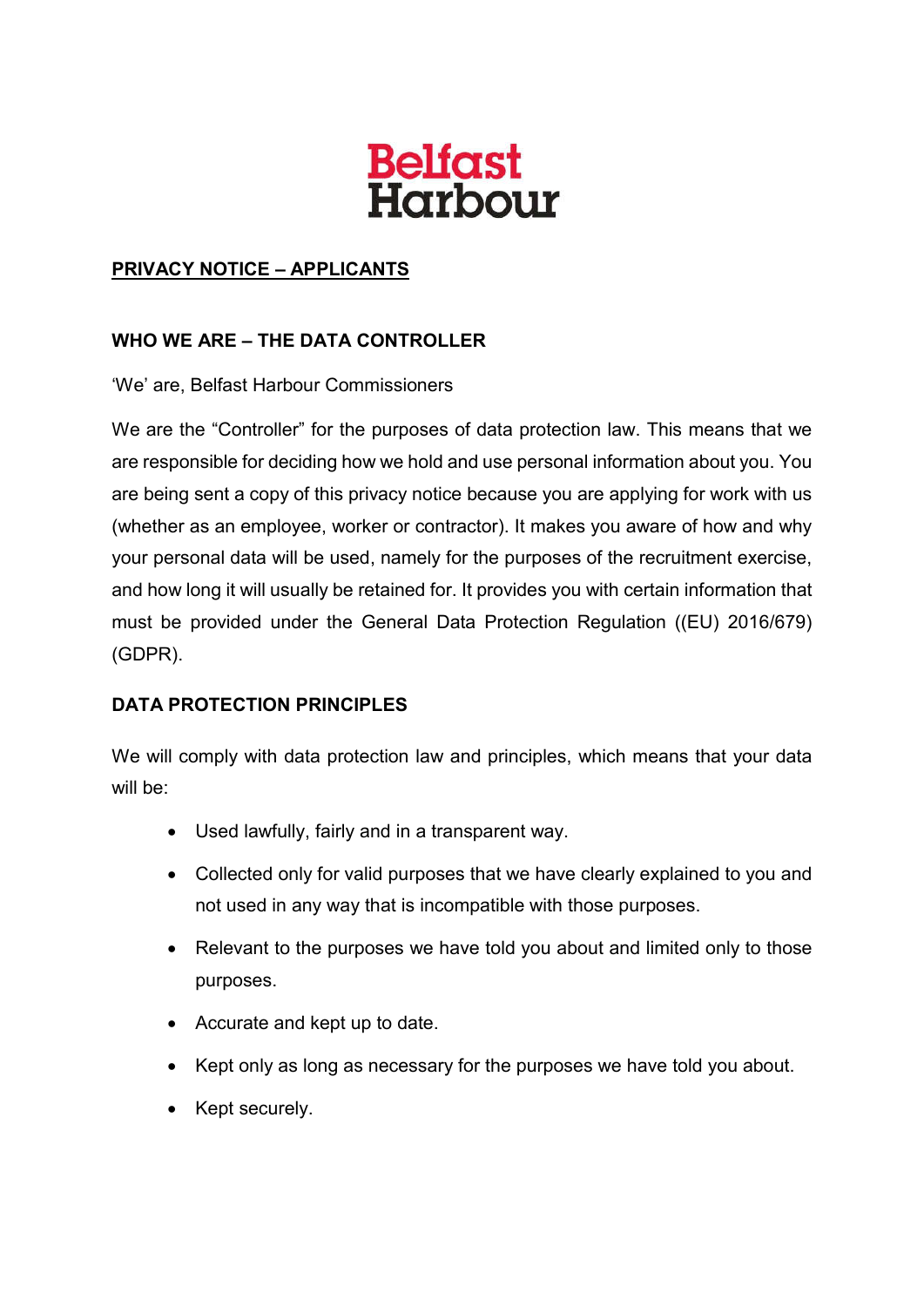## **WHAT INFORMATION DO WE HOLD AND HOW DO WE OBTAIN IT?**

In connection with your application for work with us, we will collect, store, and use the following categories of personal information about you:

- The information you have provided to us in your curriculum vitae and covering letter.
- The information you have provided on our application form, including name, title, address, telephone number, personal email address, date of birth, gender, employment history, qualifications.
- Any information you provide to us during an interview.

We may also collect, store and use the following "special categories" of more sensitive personal information:

- Information about your race or ethnicity, religious beliefs, sexual orientation and political opinions.
- Information about your health, including any medical condition, health and sickness records.
- Information about criminal convictions and offences.

## **How is your personal information collected?**

We collect personal information about candidates from the following sources:

- You, the candidate.
- Any recruitment agency, involved in your recruitment. The recruitment agency may provide us with a copy of your CV and contact details.
- Access NI/relevant vetting authorities
- Your named referees, from whom we collect the following categories of data: references if you are successful.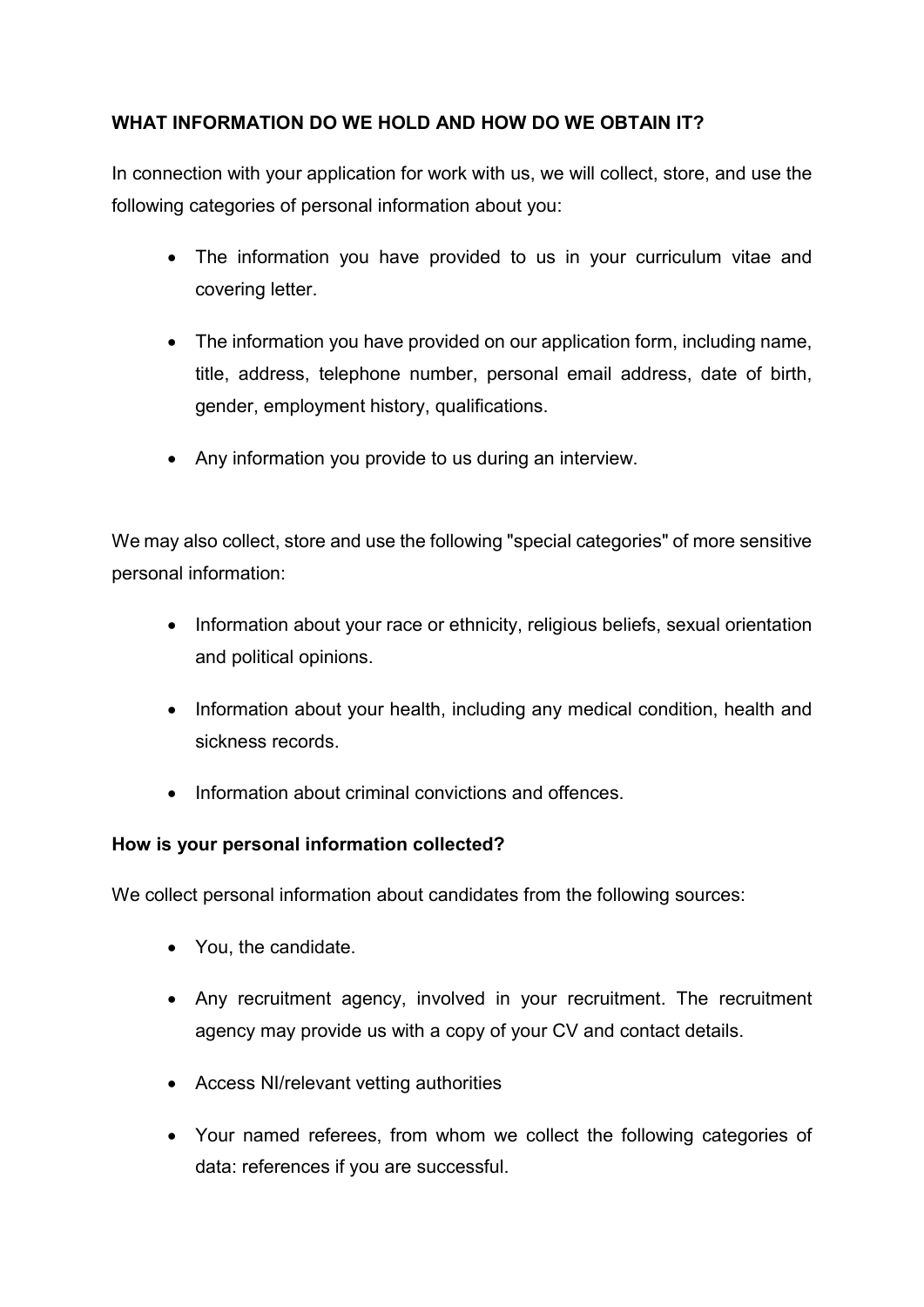## **How we will use information about you**

We will use the personal information we collect about you to:

- Assess your skills, qualifications, and suitability for the role.
- Carry out background and reference checks, where applicable.
- Communicate with you about the recruitment process.
- Keep records related to our hiring processes.
- Comply with legal or regulatory requirements.

It is in our legitimate interests to decide whether to appoint you to the role since it would be beneficial to our business to appoint someone to that role.

We also need to process your personal information to decide whether to enter into a contract of employment with you.

Having received your CV and covering letter **or** your application form, we will then process that information to decide whether you meet the basic requirements to be shortlisted for the role. If you do, we will decide whether your application is strong enough to invite you for an interview. If we decide to call you for an interview, we will use the information you provide to us at the interview to decide whether to offer you the role. If we decide to offer you the role, we will then take up references and/or carry out a criminal record before confirming your appointment, where applicable.

## **If you fail to provide personal information**

If you fail to provide information when requested, which is necessary for us to consider your application (such as evidence of qualifications or work history), we will not be able to process your application successfully. For example, if we require a credit check or references for this role and you fail to provide us with relevant details, we will not be able to take your application further.

## **HOW WE USE PARTICULARLY SENSITIVE INFORMATION**

We will use your particularly sensitive personal information in the following ways: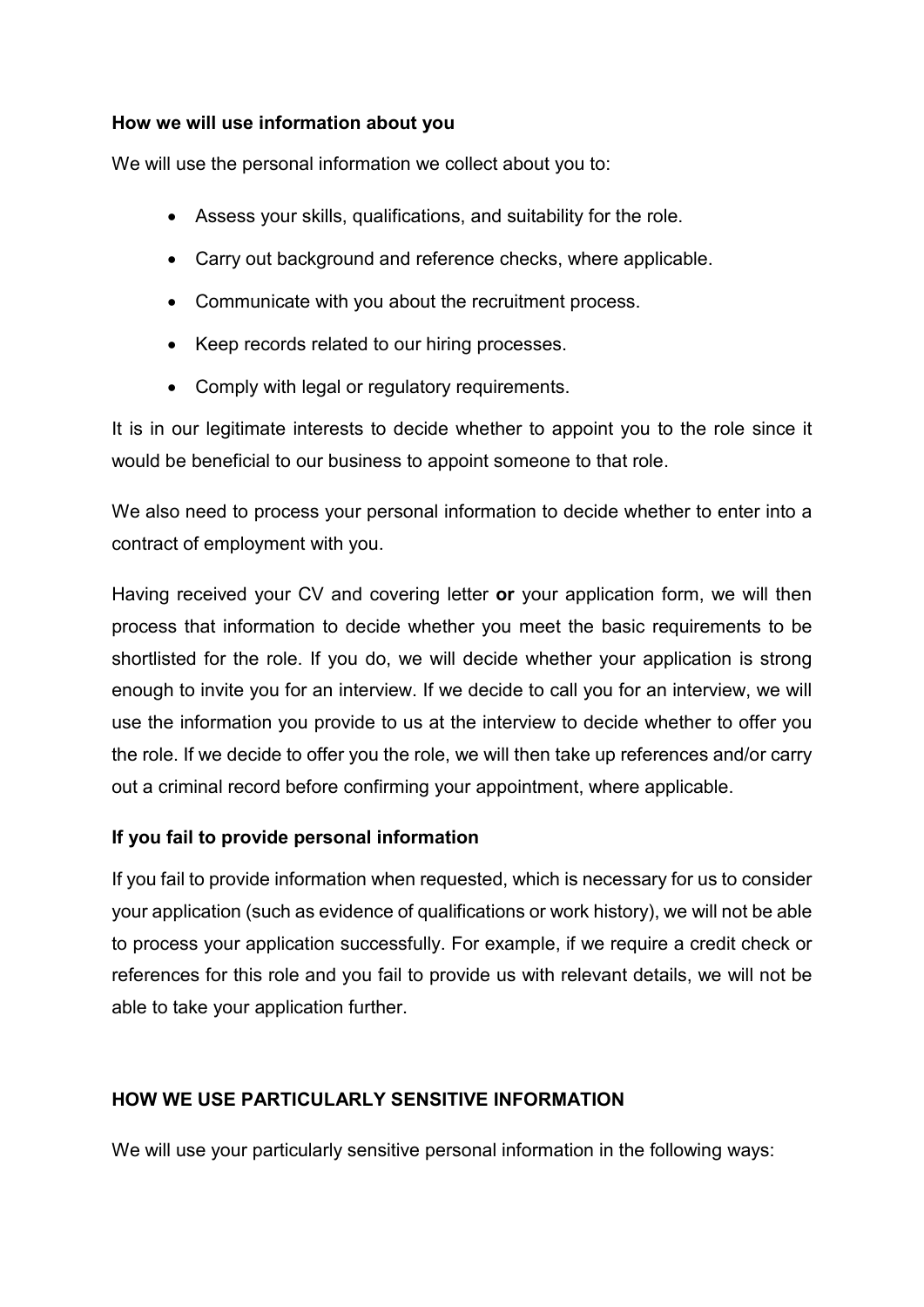- We will use information about your disability status to consider whether we need to provide appropriate adjustments during the recruitment process, for example whether adjustments need to be made during interview.
- We will use information about your race or national or ethnic origin, religious, philosophical or moral beliefs, or your sexual life or sexual orientation, to ensure meaningful equal opportunity monitoring and reporting.

## **Information about criminal convictions**

We may process information about criminal convictions where we are legally authorised to do so.

We will collect information about your criminal convictions history if we would like to offer you the role (conditional on checks and any other conditions, such as references, being satisfactory). We will carry out a criminal records check in order to satisfy ourselves that there is nothing in your criminal convictions history which makes you unsuitable for the role. In particular:

#### **AUTOMATED DECISION MAKING**

You will not be subject to decisions that will have a significant impact on you based solely on automated decision-making.

## **DATA SHARING**

## **Why might you share my personal information with third parties?**

We may share information relevant to any request by you for adjustments to the recruitment process as a result of an underlying medical condition or disability with medical / occupational health professionals to enable us to identify what, if any, adjustments are needed in the recruitment process and, if you are successful, once you start work. Our legal basis for sharing this information is that it is necessary for entry into a contract; it is in our legitimate interest to consider adjustments to enable job applicants to participate fully in the recruitment process and it is necessary to comply with our legal obligations.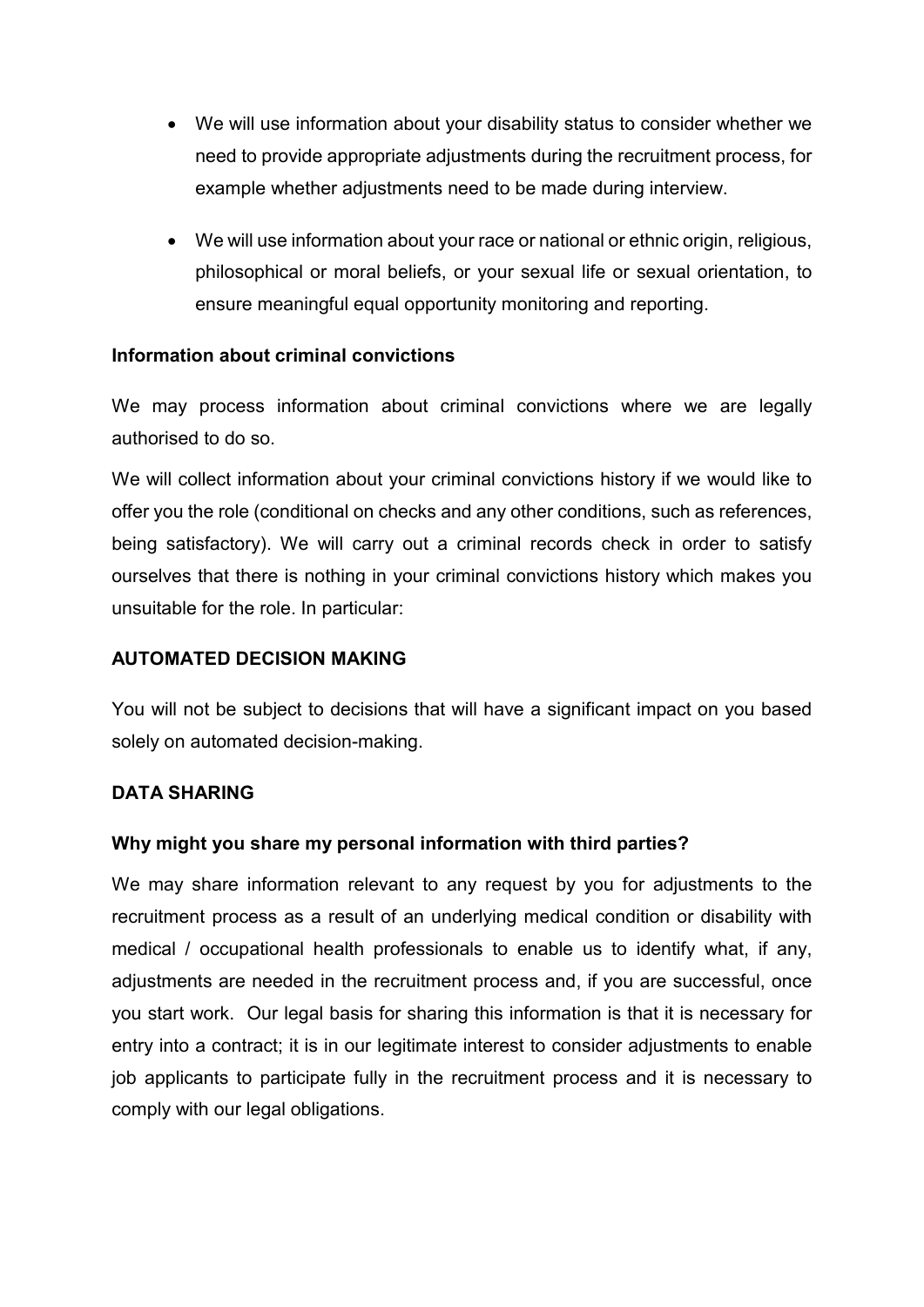We may share your personal data that is relevant, where appropriate, with our legal and other professional advisers, in order to obtain legal or other professional advice about matters related to you or in the course of dealing with legal disputes with you or other job applicants. Our legal grounds for sharing this personal data are that it is in our legitimate interests to seek advice to clarify our rights and obligations and appropriately defend ourselves from potential claims; it is necessary to comply with our legal obligations / exercise legal rights in the field of employment and it is necessary to establish, exercise or defend legal claims.

We may share your right to work documentation with the Home Office, where necessary, to enable us to verify your right to work in the UK. Our legal ground for sharing this personal data is to comply with our legal obligation not to employ someone who does not have the right to work in the UK.

## **DATA SECURITY**

We have put in place appropriate security measures to prevent your personal information from being accidentally lost, used or accessed in an unauthorised way, altered or disclosed. These include physical and administrative security measures at our offices, firewalls and continuously updated anti-virus programmes and encrypted storage. In addition, we limit access to your personal information to those employees, agents, contractors and other third parties who have a business need-to-know. They will only process your personal information on our instructions and they are subject to a duty of confidentiality. We have put in place procedures to deal with any suspected data security breach and will notify you and any applicable regulator of a suspected breach where we are legally required to do so.

Our Company data is stored in the following locations:

- On servers in our office in Northern Ireland
- Across several sites connected by a secure communications system
- Locked filing cabinets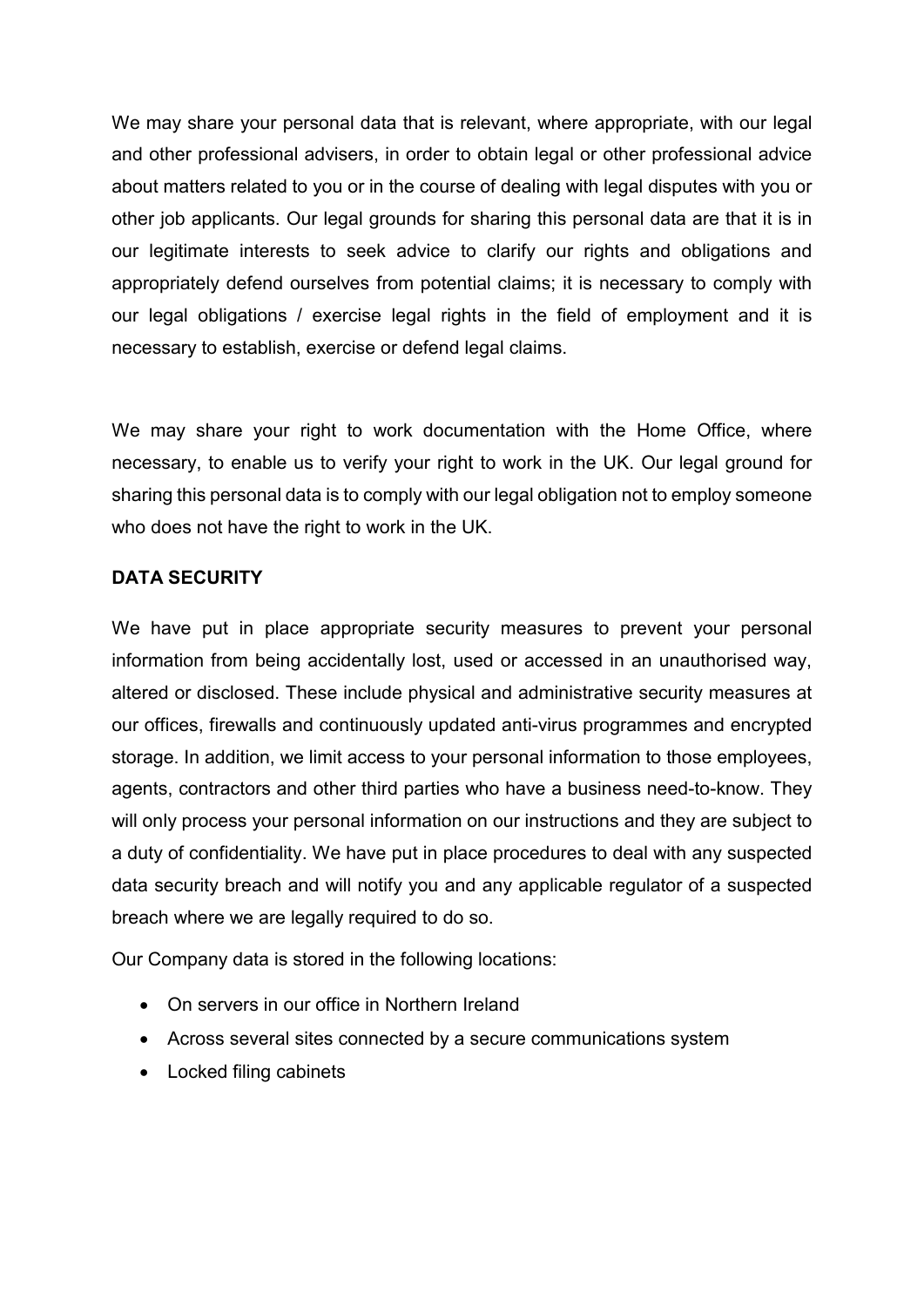## **DATA RETENTION**

#### **How long will you use my information for?**

We will retain your personal information for a period of twelve months after the recruitment process is complete. We retain your personal information for that period so that we can show, in the event of a legal claim, that we have not discriminated against candidates on prohibited grounds and that we have conducted the recruitment exercise in a fair and transparent way. After this period, we will securely destroy your personal information in accordance with our data retention policy.

If we wish to retain your personal information on file, on the basis that a further opportunity may arise in future and we may wish to consider you for that, we will write to you separately, seeking your explicit consent to retain your personal information for a fixed period on that basis.

#### **YOUR RIGHTS**

Under certain circumstances, by law you have the right to:

- **Request access** to your personal information (commonly known as a "data subject access request"). This enables you to receive a copy of the personal information we hold about you and to check that we are lawfully processing it.
- **Request correction** of the personal information that we hold about you. This enables you to have any incomplete or inaccurate information we hold about you corrected.
- **Request erasure** of your personal information. This enables you to ask us to delete or remove personal information where there is no good reason for us continuing to process it. You also have the right to ask us to delete or remove your personal information where you have exercised your right to object to processing (see below).
- **Object to processing** of your personal information where we are relying on a legitimate interest (or those of a third party) and there is something about your particular situation which makes you want to object to processing on this ground.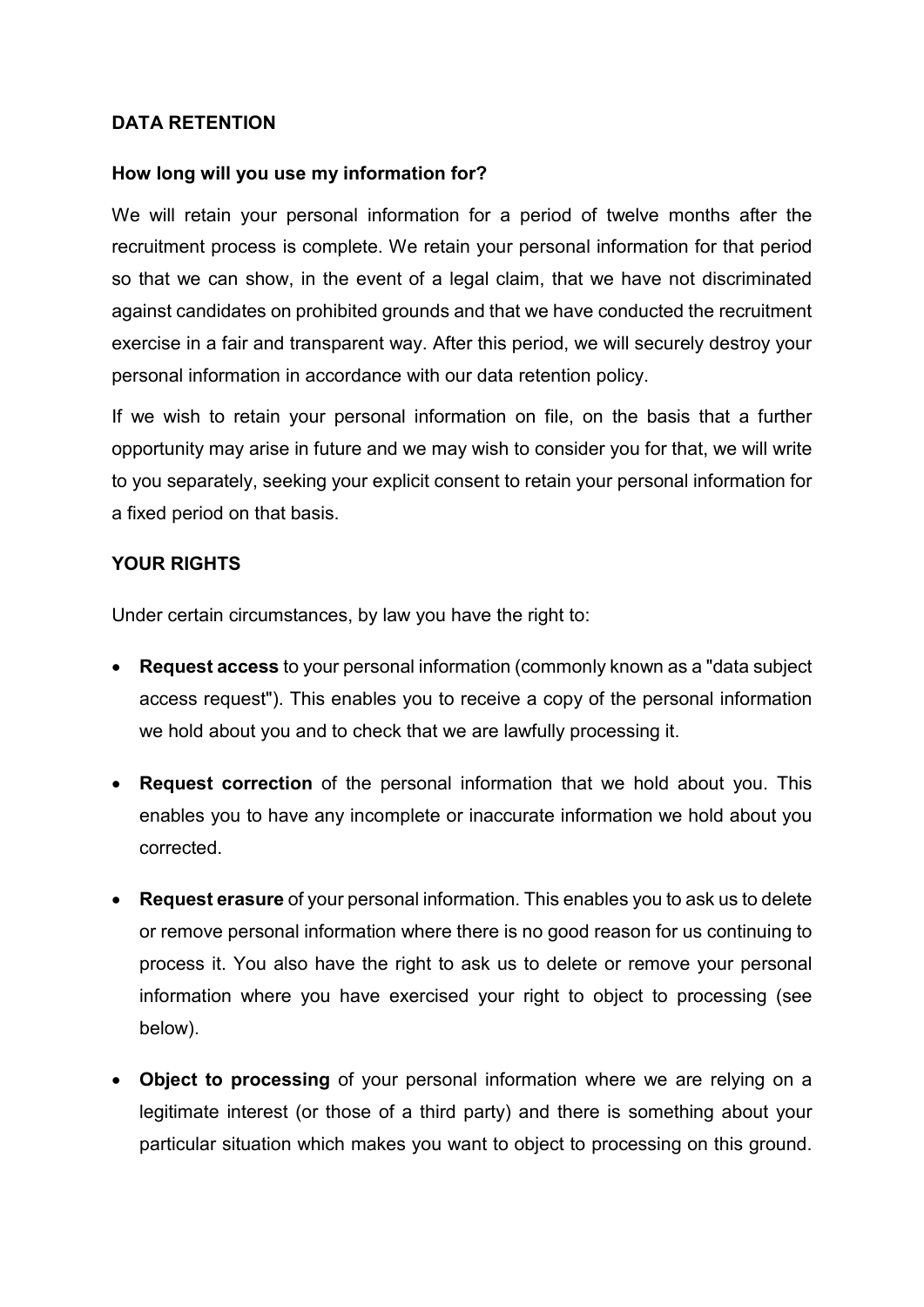You also have the right to object where we are processing your personal information for direct marketing purposes.

- **Request the restriction of processing** of your personal information. This enables you to ask us to suspend the processing of personal information about you, for example if you want us to establish its accuracy or the reason for processing it.
- **Request the transfer** of your personal information to another party.

If you want to review, verify, correct or request erasure of your personal information, object to the processing of your personal data, or request that we transfer a copy of your personal information to another party, please contact us as **HR@belfast**harbour.co.uk

## **CHANGES TO THIS NOTICE**

We may update this notice from time to time. Any updates will be published.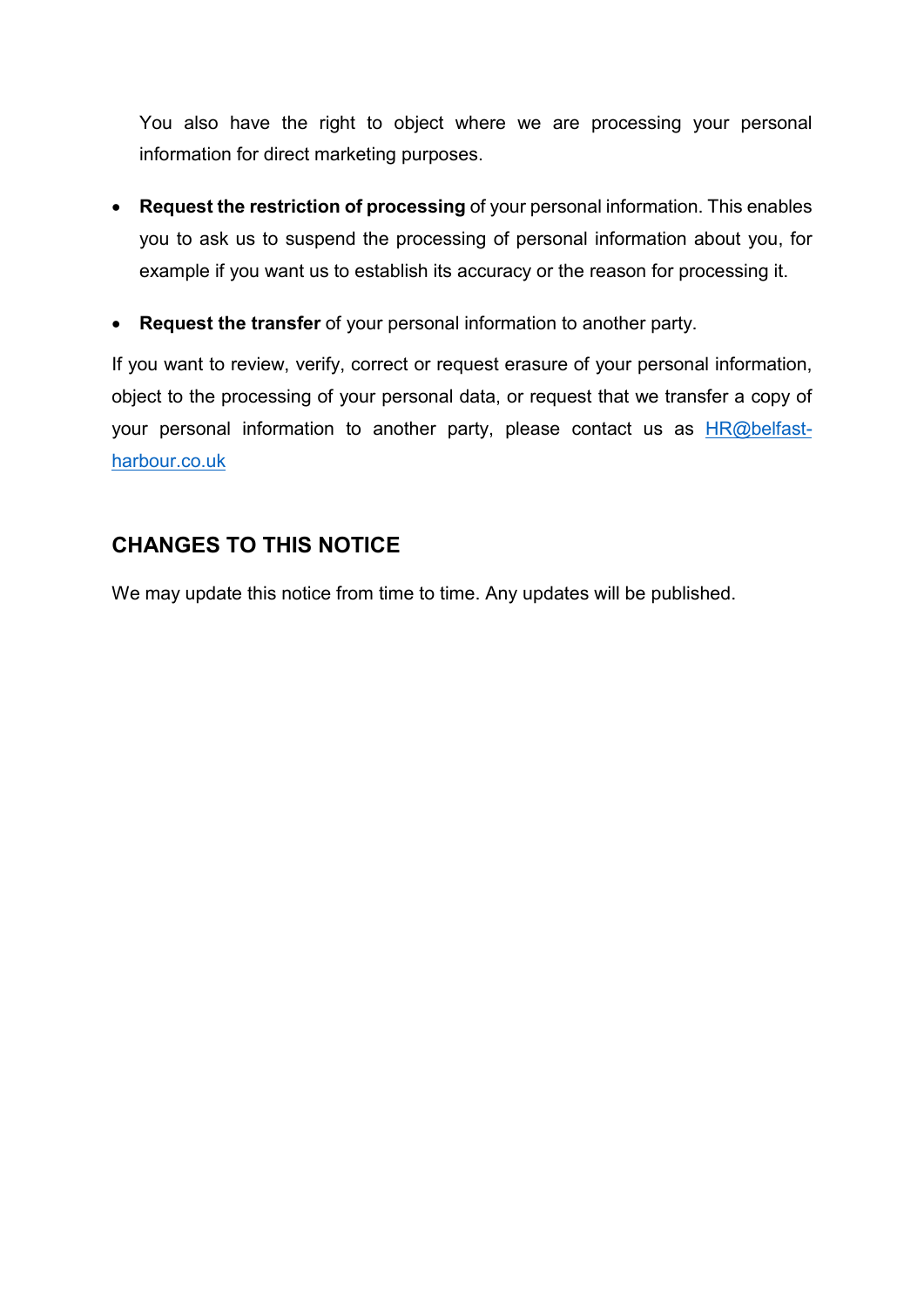# **Belfast Harbour**

**BELFAST HARBOUR COMMISSIONERS**

**Criminal Records Information Policy**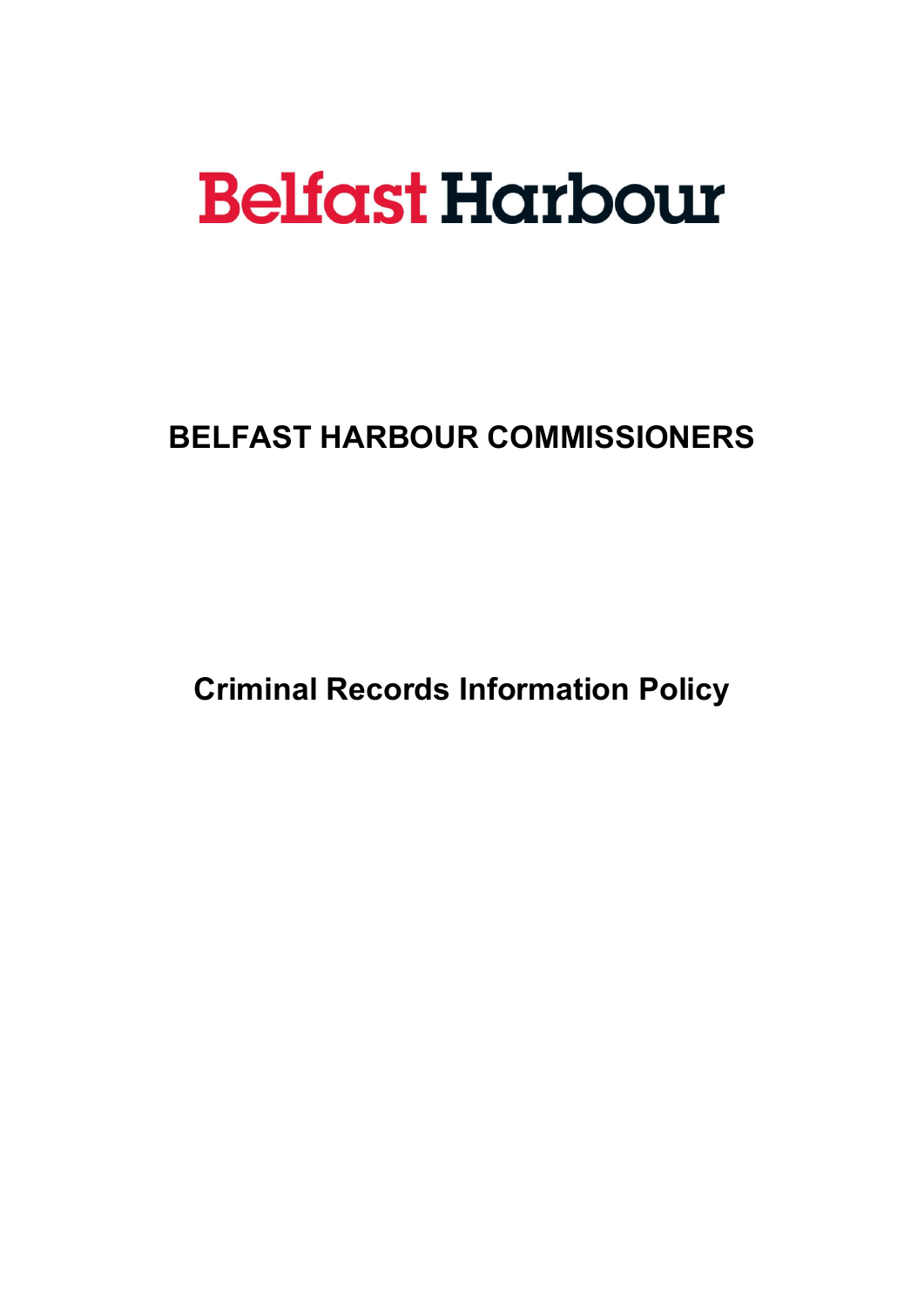## **1 Introduction**

- 1.1 At Belfast Harbour Commissioners ("**BHC**"), we are committed to complying with our data protection obligations including:
	- 1.1.1 in relation to the circumstances in which we seek criminal records information;
	- 1.1.2 by being concise, clear and transparent about how we obtain and use such information, and how (and when) we delete it once it is no longer required; and
	- 1.1.3 by ensuring the correct handling, use, storage, retention and disposal of information.
- 1.2 This Criminal Records Information Policy (the "**Policy**") supplements BHC's Data Protection Policy. It sets out BHC's policy on collecting criminal records data and is our appropriate policy document which is required under data protection law.
- 1.3 Having a criminal record will not necessarily bar you from working with us. However, this will depend on the nature of the offence. We will take into account the circumstances and background of any offences and whether they are relevant to the position in question, balancing the rights and interests of the individual, our employees, clients, suppliers and the public.
- 1.4 We will treat all applicants, employees and volunteers fairly but reserve the right to withdraw an offer of employment if you do not disclose relevant information, or if the relevant check reveals information which we reasonably believe would make you unsuitable for the role.
- 1.5 The Data Protection Officer ("DPO") is responsible for informing and advising BHC and its staff on its data protection obligations, including in relation to criminal records information, and for monitoring compliance with those obligations and with the Company's policies. If you have any questions or comments about the content of this policy or if you need further information, you should contact the DPO.

## **2 Scope and definitions**

- 2.1 This policy applies to criminal records information processed by BHC.
- 2.2 The definitions set out in BHC's Data Protection Policy, apply to this policy.

#### **3 Asking for criminal records information**

- 3.1 BHC will only process criminal records information when it is justified and there is a legal basis for doing so, such as:
	- 3.1.1 where it is necessary for compliance with a legal obligation to which BHC is subject (e.g. BHC may be required by law for certain roles); or
	- 3.1.2 where processing is necessary for the purposes of the legitimate interests pursued by BHC; or
	- 3.1.3 you have consented to the check being carried out.
- 3.2 BHC may gather criminal records data in the following circumstances: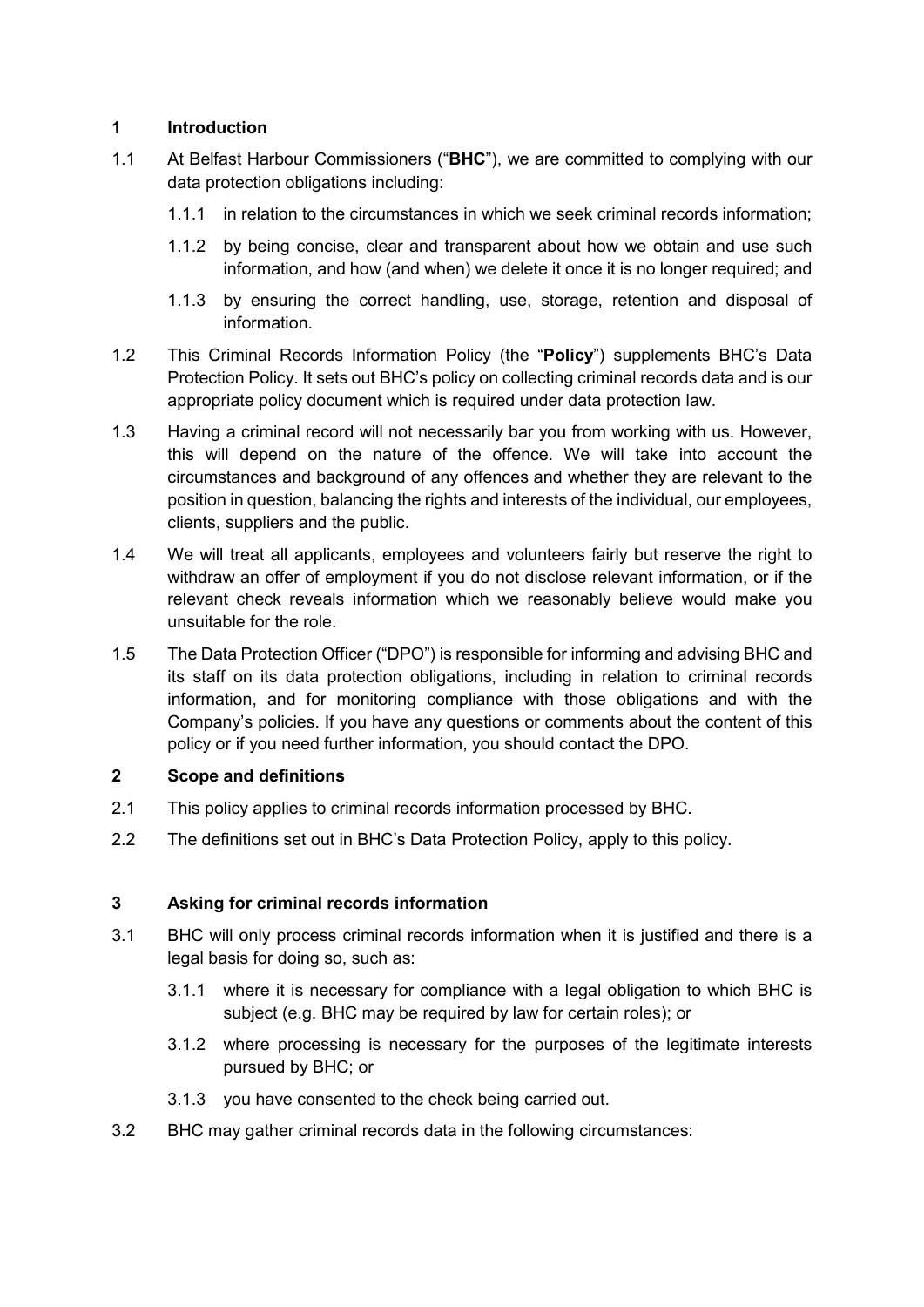- 3.2.1 when asking questions about a prospective (or existing) employee's criminal record;
- 3.2.2 when processing job applications from individuals who are applying for positions at BHC; or
- 3.2.3 when receiving information from existing employees or workers about criminal convictions or cautions.

#### **4 Where an unprotected conviction or caution is disclosed in the context of an employment application**

- 4.1 If BHC has concerns about the information that has been disclosed, or the information is not as expected, BHC will carry out a risk assessment.
- 4.2 In carrying out a risk assessment, BHC will take account of:
	- 4.2.1 the relevance of the conviction or other matter revealed to the position in question;
	- 4.2.2 the seriousness of the offence or other matter revealed;
	- 4.2.3 the circumstances of the offence;
	- 4.2.4 the age of the offence;
	- 4.2.5 whether there is a pattern of offending; and
	- 4.2.6 whether circumstances have changed since the offending took place.
- 4.3 BHC will consider whether the unprotected conviction or caution impacts on an individual's integrity and suitability to work as a BHC employee.

#### **5 Training**

- 5.1 BHC will ensure that all those within the organisation who are involved in the recruitment process:
	- 5.1.1 have been suitably trained to identify and assess the relevance and circumstances of offences; and
	- 5.1.2 have received appropriate guidance and training in the relevant legislation relating to the employment of ex-offenders.

#### **6 Storage, access and handling**

To protect your data we have in place security precautions which include but are not limited to:

- Physical and administrative security measures at the HR offices
- Firewalls and continuously updated anti-virus programmes
- Encrypted storage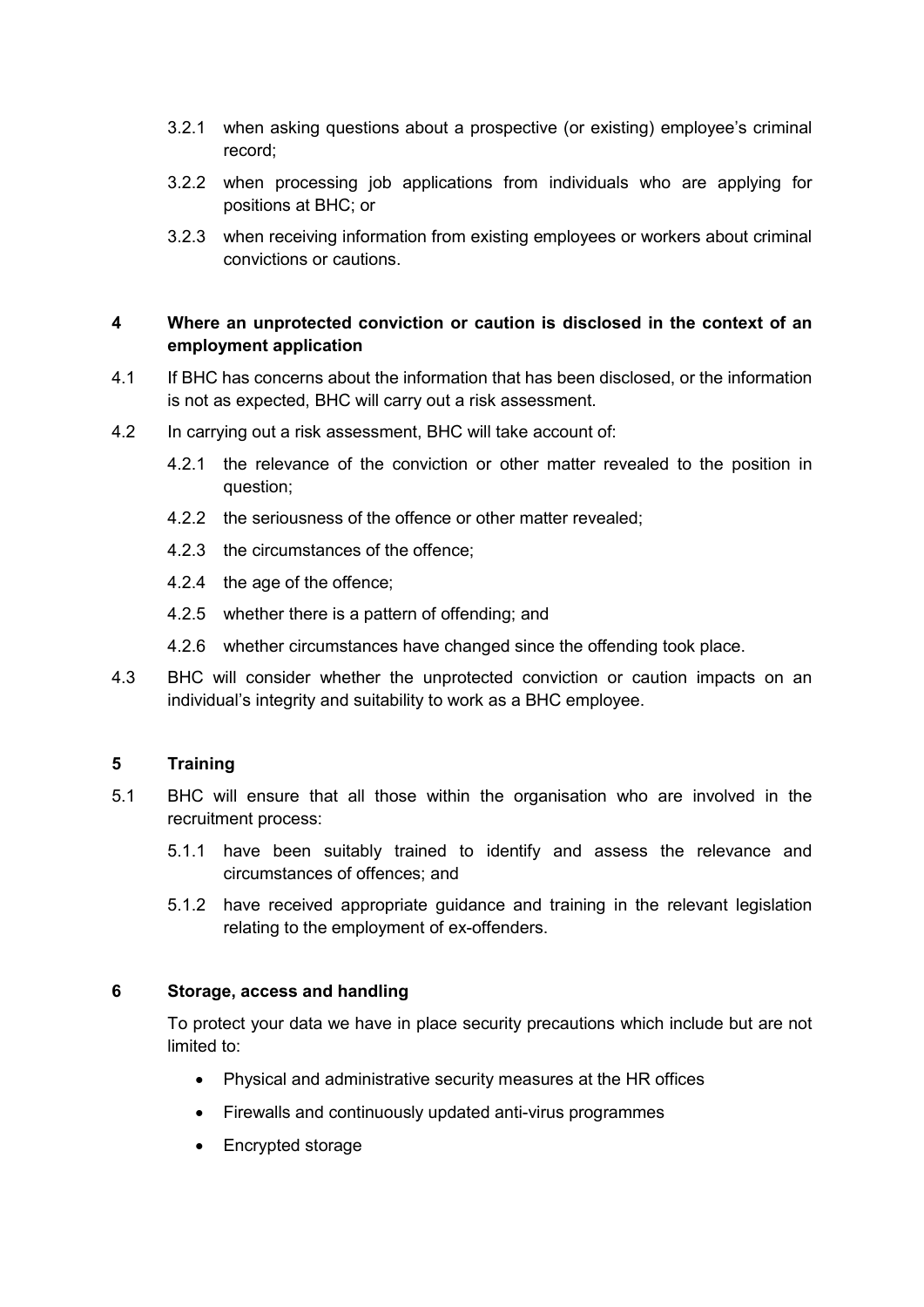6.1 In addition, we limit access to your personal information to those employees, agents, contractors and other third parties who have a business need-to-know. They will only process your personal information on our instructions and they are subject to a duty of confidentiality. We have put in place procedures to deal with any suspected data security breach and will notify you and any applicable regulator of a suspected breach where we are legally required to do so.

Our Company data is stored in the following locations:

- On servers in our offices in Northern Ireland
- Across both sites (Harbour Office and Milewater locations) connected by a secure communications system
- Locked filing cabinets

#### **7 Usage**

Information must only be used for the specific purpose for which it was requested.

#### **8 Retention**

- 8.1 All data is stored in line with BHC's retention and disposal of records schedule. If you require further information, please contact the DPO.
- 8.2 Once a recruitment (or other relevant) decision has been made, BHC does not keep applicant information for any longer than is necessary. This is generally for a period of up to 12 months, to allow for the consideration and resolution of any disputes or complaints or matters requiring further investigation.
- 8.3 Throughout this time, the usual conditions regarding the safe storage and strictly controlled access will prevail.

#### **9 Disposal**

- 9.1 Once the retention period has elapsed, we will ensure that any applicant information is destroyed by secure means, e.g. by shredding, pulping or burning. While awaiting destruction, information will not be kept in any insecure receptacle (e.g. waste bin or confidential waste sack).
- 9.2 We will not keep any photocopy or other image of the information or any copy or representation. However, notwithstanding the above, we may keep a record of the date of issue, the name of the subject, the type of check requested, the position for which the information was requested, the unique reference number of the confirmation and the details of the recruitment decision taken.

#### **10 Changes to this Notice**

10.1 We may update this notice from time to time. Any updates will be published.